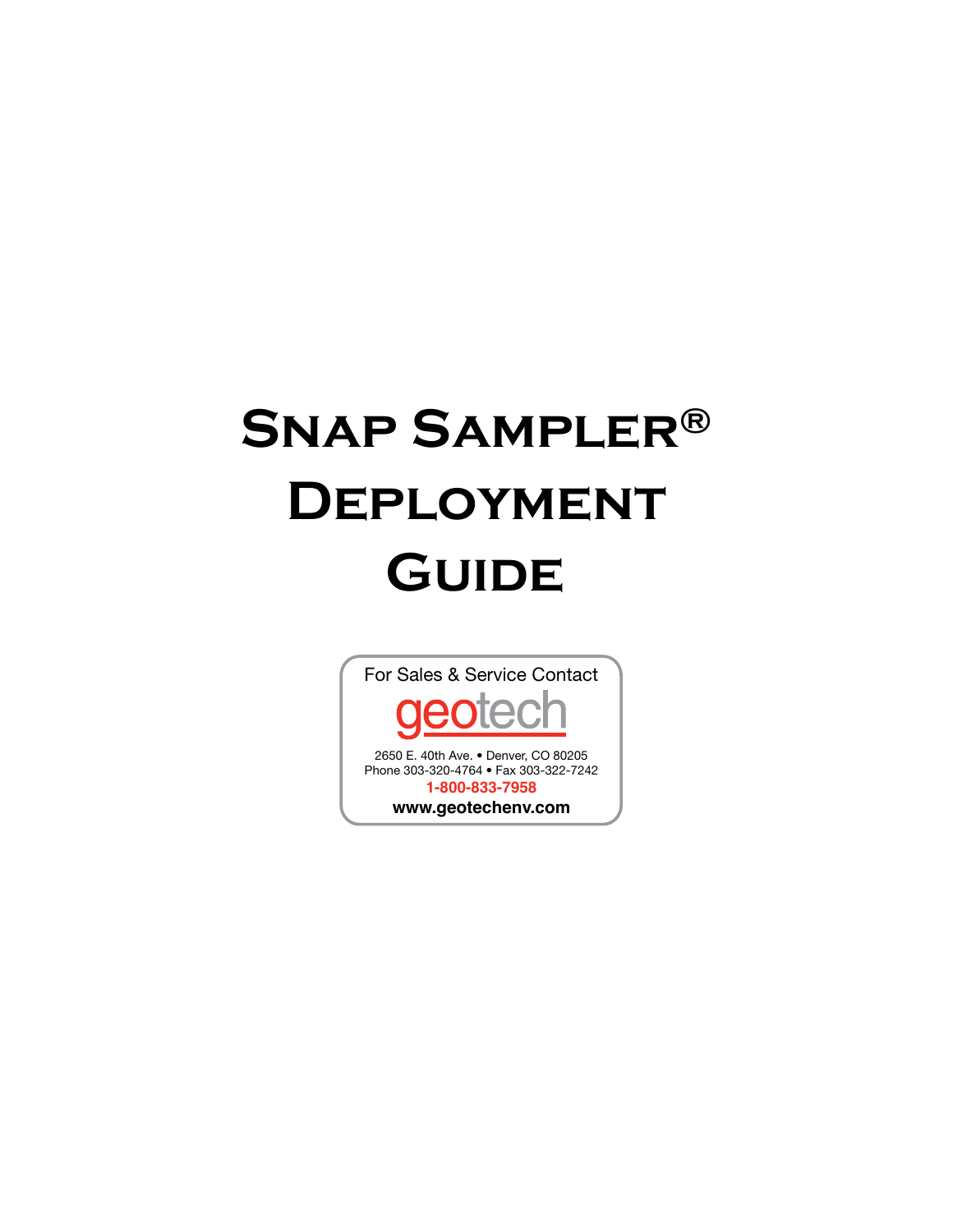### **Pre-Deployment Quick Check**

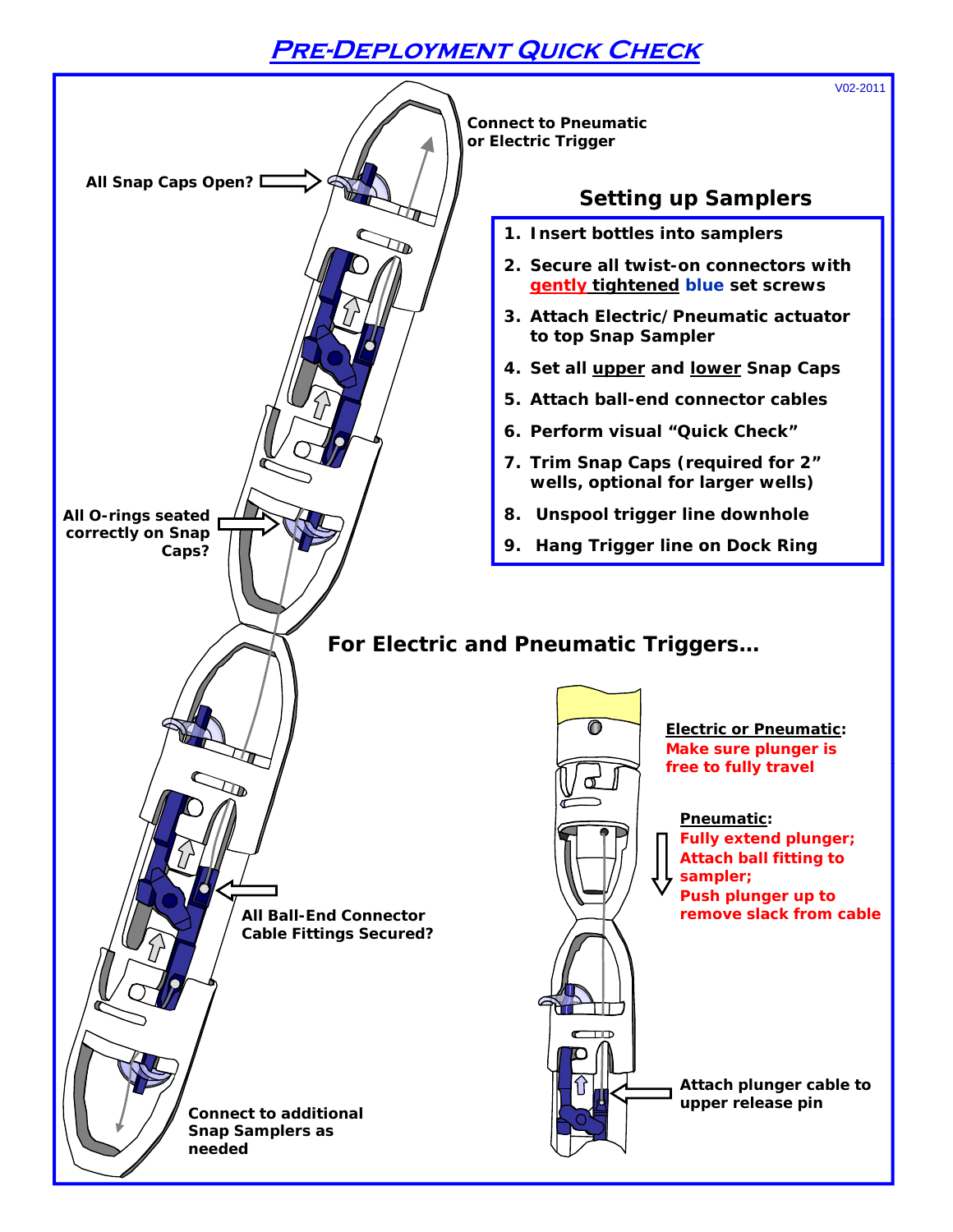### **Snap Sampler Deployment (page 1 of 2)**

**Inserting and securing bottles** 



- *A) Insert 40 ml VOA into top of 40 ml Snap Sampler…*
- *B) Insert 125ml or 350ml POLY into back side of 125 ml Snap Sampler.*
- *C) Slide twist-on* "*Connector*" *over sampler and twist clockwise to seat—the word* "*FRONT*" *should appear above the blue release pins.*
- *D) Gently secure connector with blue set screw.*
- *E) Set All Snap Caps. Insert Snap Driver blade into the upper hole of the concave side of Snap Cap; align driver over the release pin that you will set the Snap Cap.*
- *F) Push down on Snap driver handle to lift Snap Cap; grasp driver or use thumb to push driver down; keep fingers clear of the under-side of the driver tool.*
- *G) Pivot on the notch in the driver handle until driver handle is flush/parallel with sampler body and Snap Cap is in its seat.*
- *H) Push release pin up through lower hole in the Snap Cap; repeat* "*E*" *through*  "*H*" *for each Snap Cap and all Samplers.*



**Setting Snap Caps**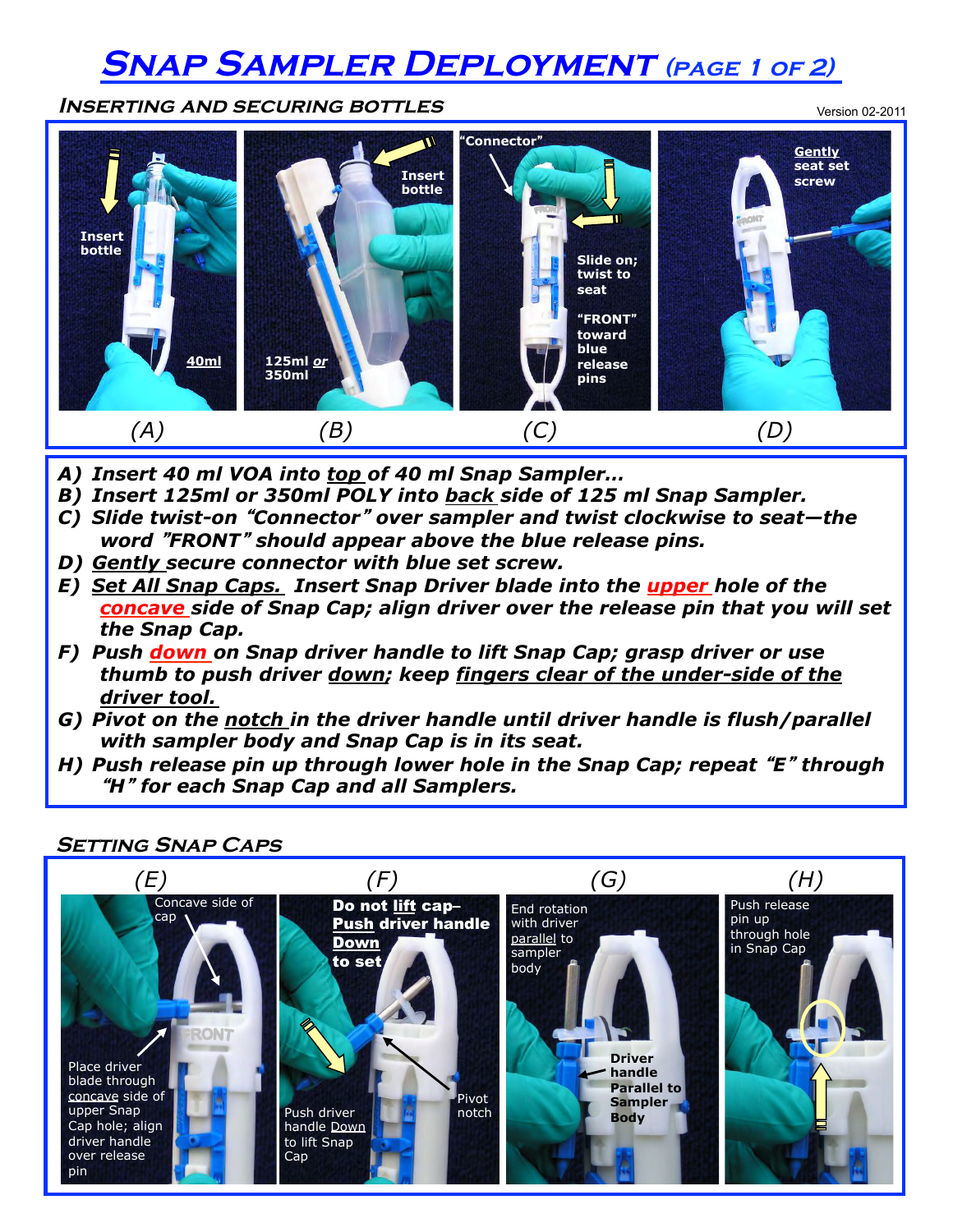## **Snap Sampler Deployment (page 2 of 2)**

**Attaching manual trigger** 

Version 02-2011



- *A) Insert trigger in right/upper release pin groove—feed ball fitting first.*
- *B) With trigger barb facing out, insert trigger until barb clicks into position.*
- *C) Press ball fitting into release pin using Snap Driver Tool.*
- *D) Attach safety cable tie.*
- *E) Trim protruding Snap Caps between ribs (required for smaller diameter wells). Where more than one sampler is attached to one trigger, connect ball-end connector cables between each sampler (not shown).*
- *F) Lower Sampler to depth; seat trigger clip into ramp on Dock Ring.*
- *G) Close and lock well cap.*
- *H) To sample, pull trigger cable while holding Dock Ring in place; remove trigger from dock and retrieve samplers.*

#### **WELL HEAD DOCK ATTACHMENT**



*Ring. Dock Ring* "*ramp*" *should face upward.*